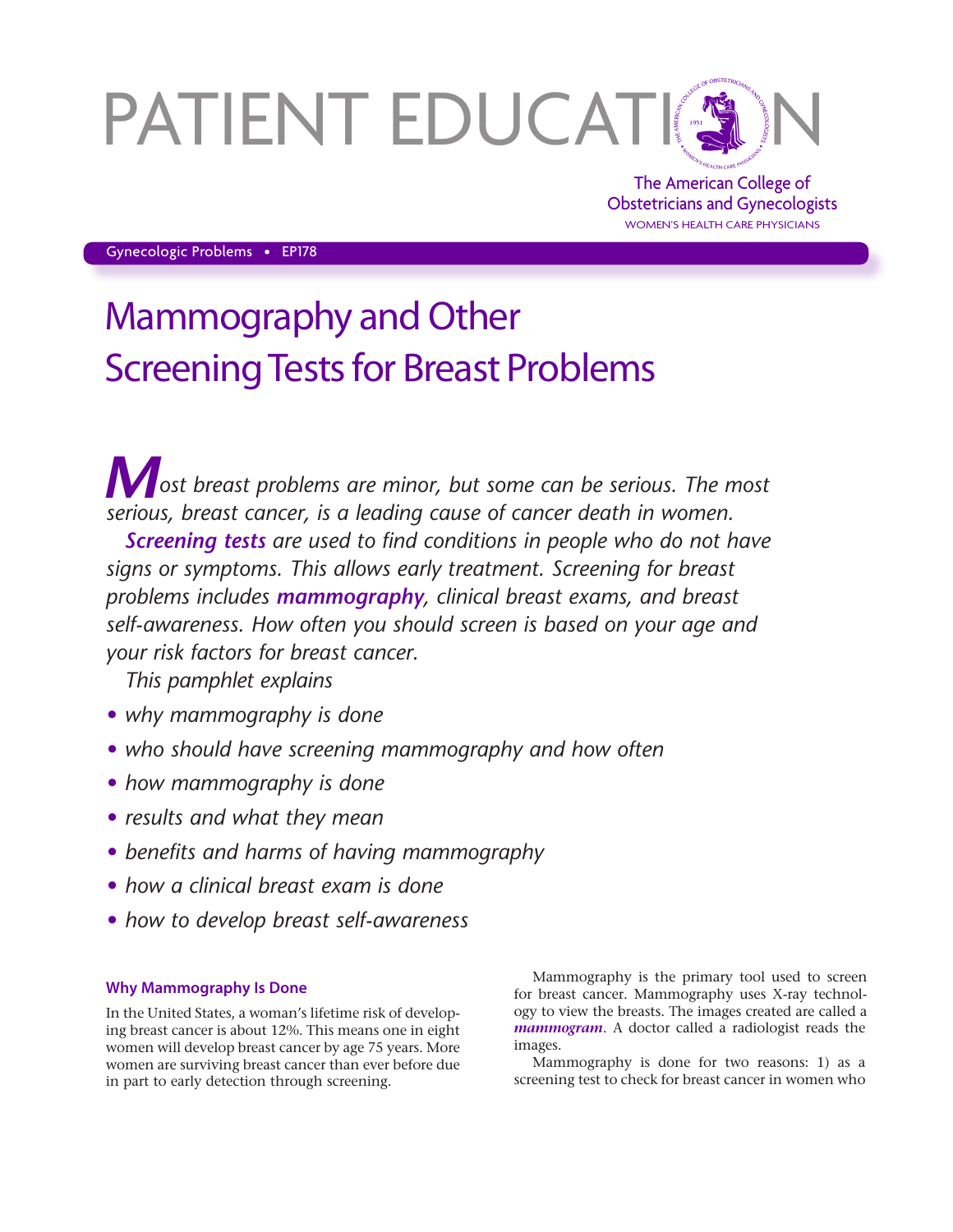do not have signs or symptoms of the disease, and 2) as a diagnostic test to check lumps or other symptoms that you have found yourself or that have been found by an *obstetrician–gynecologist (ob-gyn)* or other health care professional. This pamphlet focuses on screening mammography.

Mammography by itself cannot tell whether a lump or other finding is *benign* (not cancer) or *malignant* (cancer). If a mammography finding is suspicious for cancer, a follow-up test called a *biopsy* is needed to see if cancer is present. In a biopsy, the lump or a small part of it is removed and looked at under a microscope.

# **Who Should Have Screening Mammography**

Screening recommendations are different for women at high risk of breast cancer and for women at average risk of breast cancer. A woman may be at high risk of breast cancer if she has one or more of the following:

#### **Talking With Your Doctor**

If you are 40 years or older, talk with your ob-gyn or other health care professional about when to start having mammograms and how often to get them. If your ob-gyn or other health care professional does not ask you about having mammograms, bring up the topic yourself. It may help to bring a list of questions. You also can take notes during your visit. You can start the conversation with these questions:

- Can we talk about the benefits and risks of mammography for me?
- What are my chances of having breast cancer?
- When should I start getting regular mammograms?
- How often should I get them?

You can ask more specific questions based on your age. If you are aged 40–49 years:

• What are the pros and cons of getting mammograms before I turn 50?

If you are aged 50–75 years:

• What are the pros and cons of getting mammograms every 2 years instead of every year?

If you are older than 75 years:

• Do I need to keep having mammograms?

As you talk, you may have some other questions:

- If I get a mammogram, how long will it take to get the results?
- Will you call me with the results?

You and your ob-gyn or other health care professional should share information, talk about your wishes, and agree on when and how often you will have breast screening. Together, you can decide what is best for you.

- a family history of breast cancer, ovarian cancer, or other inherited types of cancer
- *gene* changes linked to breast cancer, such as *BRCA1 and BRCA2 mutations*
- a history of chest radiation treatments at a young age
- a history of high-risk breast biopsy results

Women without these risk factors are at average risk. Average-risk women should be offered mammography starting at age 40 years. If they have not started screening in their 40s, they should begin having mammography no later than age 50 years. Screening should be done every 1 or 2 years until at least age 75 years.

You and your ob-gyn or other health care professional should talk together about what age to begin screening (see box "Talking With Your Doctor"). If you are older than 75 years, talk with your ob-gyn or other health care professional about whether you should continue having mammography. For women at high risk of breast cancer, screening may begin at a younger age, may be more frequent, and may involve additional types of screening tests, such as *magnetic resonance imaging (MRI)*.

# **How Mammography Is Done**

To get ready for the test, you will need to completely undress from the waist up and put on a gown. You will be asked to stand in front of the X-ray machine. One of your breasts will be placed between two flat plastic plates. You will feel firm pressure on your breast. The plates will flatten your breast as much as possible so that the most tissue can be viewed. The plates also hold your breast still so the images are not blurry. These steps will be repeated to take a side view of the breast. The test then is done on the other breast.



*During a screening mammogram, the breast is placed between two plastic plates. The plates then are briefly compressed to flatten the breast tissue. Two views usually are taken of each breast.*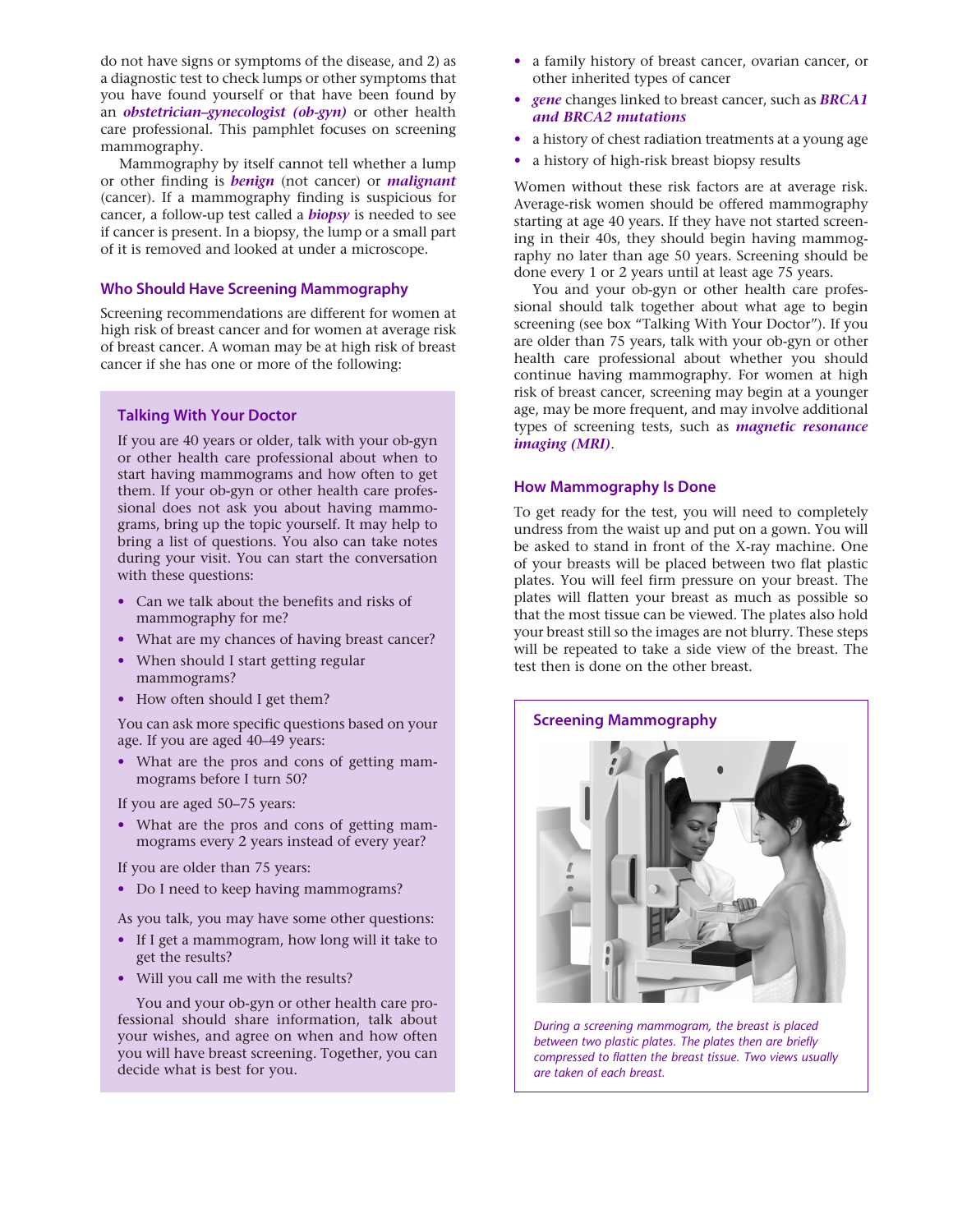The pressure of the plates often makes the breasts ache. This discomfort is brief. If you have periods, you may want to have the test done in the week right after your period. The breasts often are less tender at this time.

If you have *breast implants*, tell your ob-gyn or other health care professional. Breast implants can make it more difficult to see certain parts of the breast. You also should mention your implants to the person who is doing the test. Extra care will be taken when the breast is compressed.

The day of your test you should not wear powders, lotions, or deodorants. Most of these products have substances that can show on the X-ray. They can make your mammogram hard to interpret.

#### **Results and What They Mean**

All radiologists use the same system (called BI-RADS) to classify mammography results. Your screening mammogram result will be given a score. BI-RADS scores are as follows:

- 0—More information is needed. You may need another mammogram or other kind of imaging test before a score can be given.
- 1—Nothing abnormal is seen. You should continue to have routine screening.
- 2—Benign conditions, such as cysts, are seen. You should continue to have routine screening.
- 3—Something is seen that probably is not cancer. A repeat mammogram should be done within 6 months.
- 4—Something is seen that is suspicious for cancer. You may need to have a biopsy.
- 5—Something is seen that is highly suggestive of cancer. You will need to have a biopsy.

Your screening mammogram report also may include comments about breast density. The breasts are made up of areas that produce milk, ducts that carry the milk to the nipple, and fibrous tissue and fat that give breasts their shape. When breasts are dense, they have more fibrous tissue and less fat. Breast density is a normal and common finding on a mammogram, but breast density may make it harder for a radiologist to see cancer. If your report says you have dense breasts, your ob-gyn or other health care professional may discuss other screening tests in addition to mammography.

# **Benefits and Harms of Having Mammography**

Early detection of breast cancer with screening mammography may decrease the risk of dying from breast cancer. But like other screening tests, mammography is not perfect. Mammography may miss cancer even when it is present. If results do not show cancer but you do in fact have cancer, it is called a false-negative result. Falsenegative results can lead to delays in treatment.

Mammography also may show something that is thought to be cancer, but when results of follow-up tests are read, they show that you do not have cancer. This is called a false-positive result. Follow-up testing can be inconvenient and uncomfortable, and it can cause anxiety. In some cases, additional testing can lead to increased costs for the patient.

When deciding at what age to start screening and how often to be screened, it is important to keep the potential benefits and harms in mind. For women at average risk, starting screening at age 40 years prevents slightly more deaths from breast cancer than starting screening at age 50 years, but it leads to more unnecessary follow-up testing and false-positive results. Having screening every year also prevents more deaths from breast cancer than screening every 2 years, especially for women in their 40s, but at the cost of more unnecessary follow-up testing. At age 55, screening every 2 years appears to give a more equal balance between benefits and harms. You and your ob-gyn or other health care professional should discuss the options for screening mammography and make the decision that you are most comfortable with (see box "Talking With Your Doctor").

# **How a Clinical Breast Exam Is Done**

Your ob-gyn or other health care professional may examine your breasts during routine checkups. This is called a clinical breast exam. For women who are at average risk of breast cancer and who do not have symptoms, the following are suggested:

• Clinical breast exam every 1–3 years for women aged 25–39 years

#### **When to Have Breast Screening**

| If you are at average risk of breast cancer, follow these recommendations for screening:                                                                                                                                                               |                    |                       |                              |
|--------------------------------------------------------------------------------------------------------------------------------------------------------------------------------------------------------------------------------------------------------|--------------------|-----------------------|------------------------------|
|                                                                                                                                                                                                                                                        | <b>Mammography</b> | Clinical Breast Exam* | <b>Breast Self-Awareness</b> |
| Ages 25–39 years                                                                                                                                                                                                                                       | Not recommended    | Every 1–3 years       | Ongoing                      |
| Ages 40 years<br>and older <sup>†</sup>                                                                                                                                                                                                                | Every 1–2 years    | Every year            | Ongoing                      |
| If you are at high risk of breast cancer, you will have enhanced screening. This may include starting mammography at an earlier age,<br>and the state of the state of the state of the state of the state of the state of the state of the state of th |                    |                       |                              |

having more frequent clinical breast exams, and having yearly MRI screening. \*These are suggested guidelines. You and your ob-gyn or other health care professional should discuss the options for clinical breast exams and make the decision that you are most comfortable with.

†If you are older than 75 years, talk with your ob-gyn or other health care professional about whether to continue having mammography.